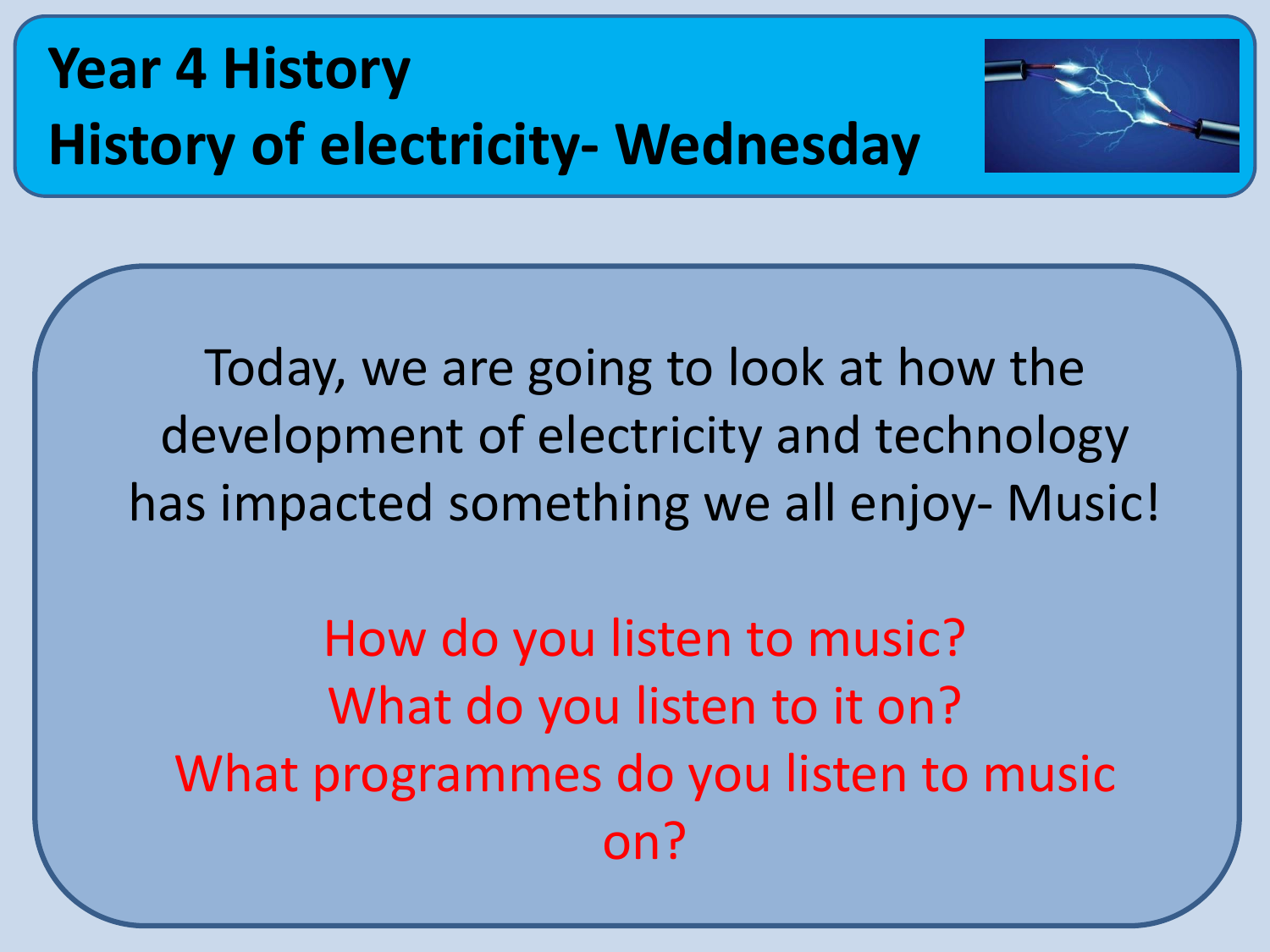

#### Today, it is easier than ever to listen to music.

Phones let you listen to music anywhere



Programmes, such as Spotify, allow us to access millions of songs at once



Even programmes like Shazam can tell us what a song is instantly

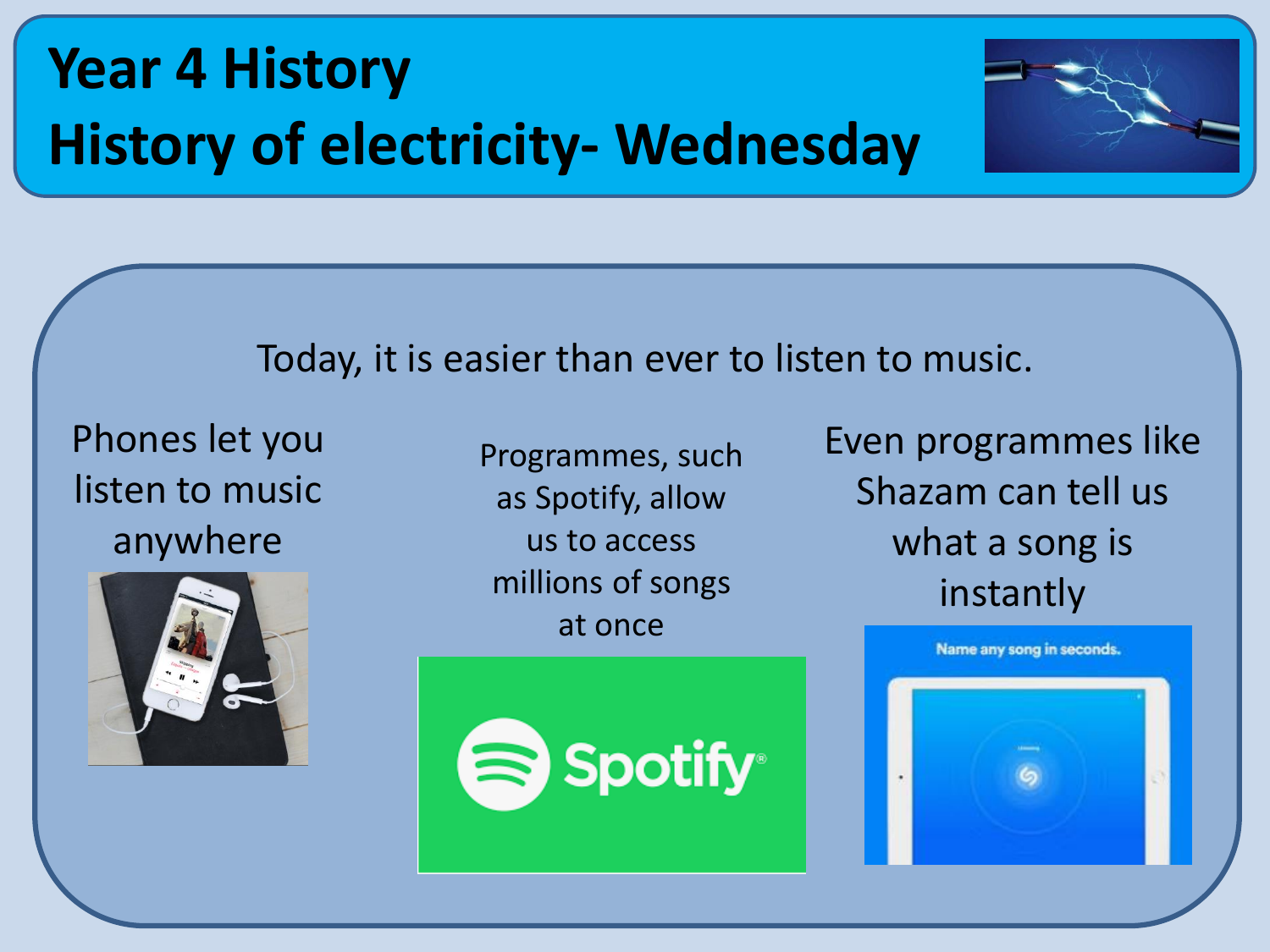



## All of this possible thanks to electricity and technology.

How do you think people listened to music before electricity?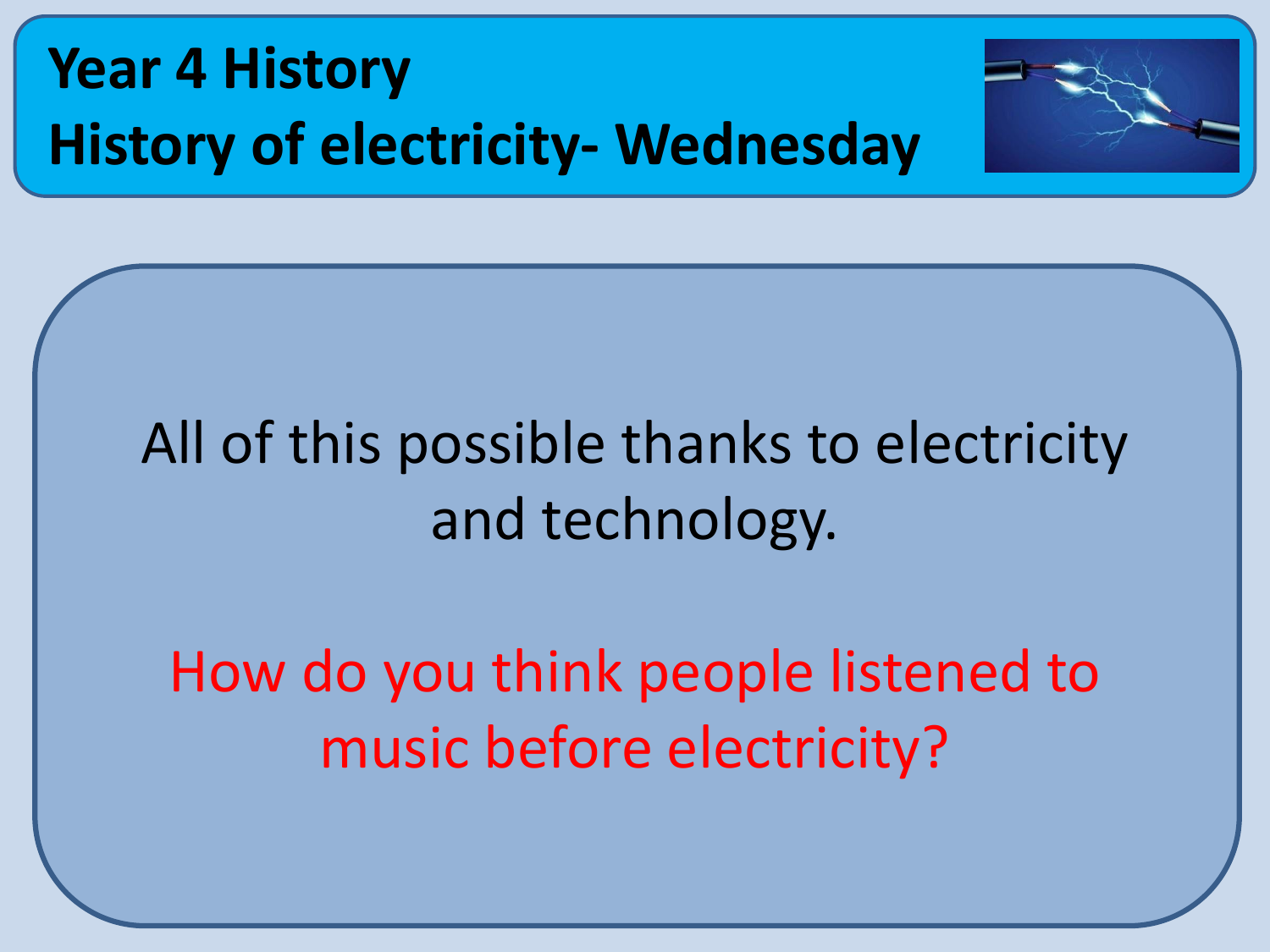

Before electricity, the only way to access music was to see played it live! This was very popular, but only really possible for richer people and you couldn't listen to music at home unless you played it yourself.

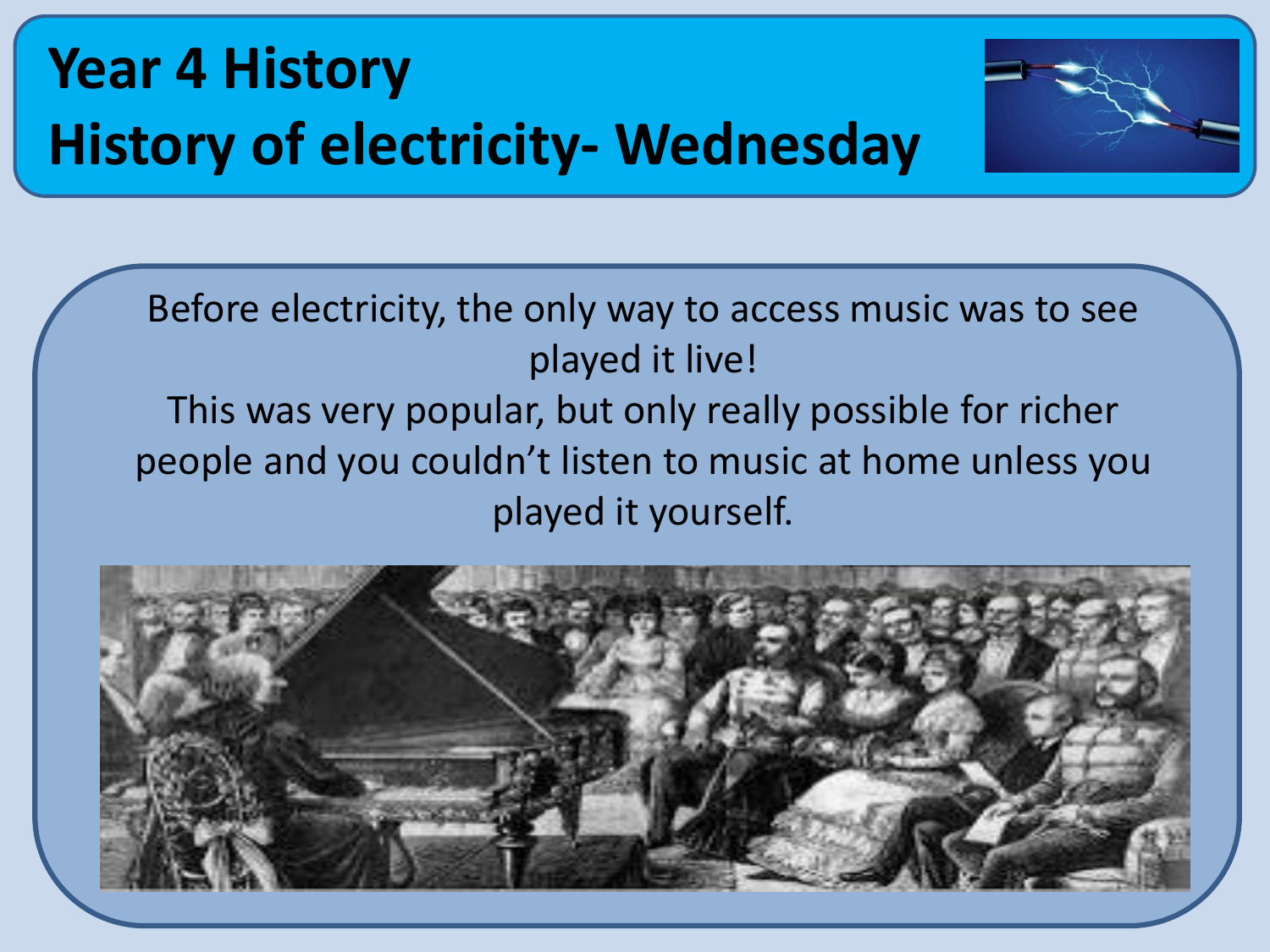

#### Do you know what any of these music players are?











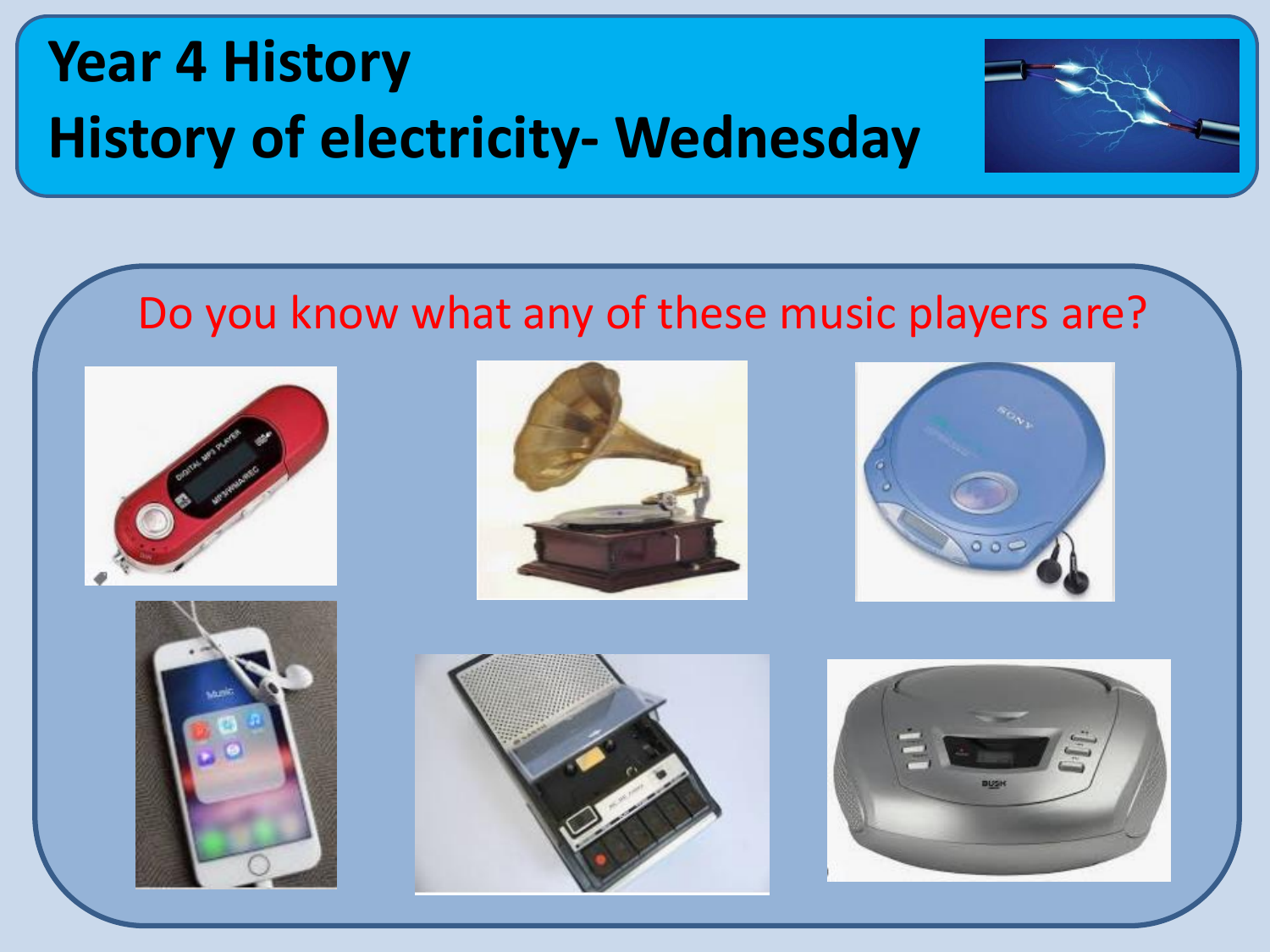





MP3 Player **Record player** Record Player CD Walkman





Music on phones



Cassette player



Radio/ CD player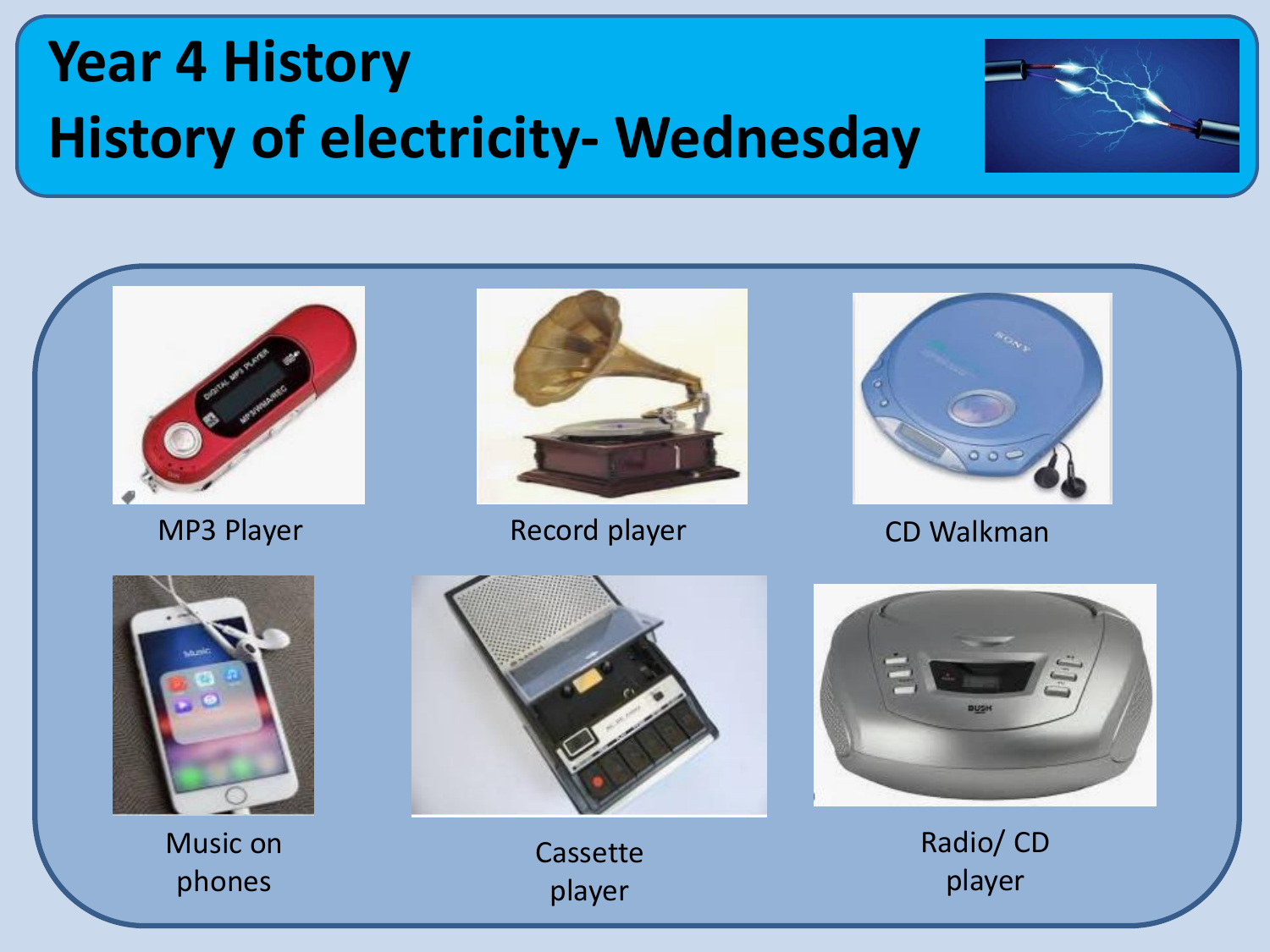

Task 1- Can you put the items in the last slide into the chronological order you think they were most popular

- 1- (Which was invented and used first)
- 2-
- 3-
- 4-
- 5-
- 6- (Which is the most recent invention)

Order these like this in your books.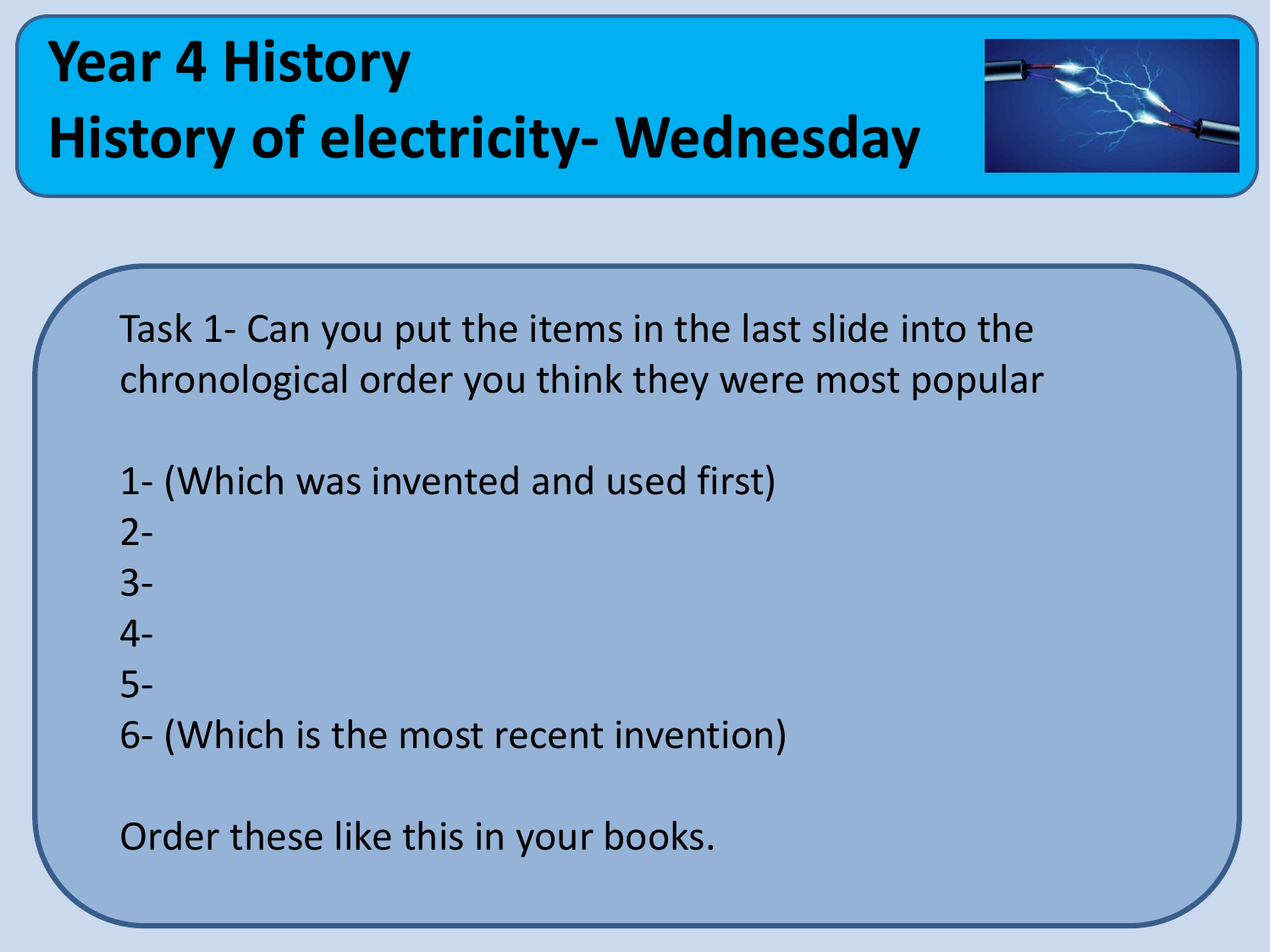

Task 1- Answers

1- Record player 2- Cassette player 3- Radio/CD player 4- CD Walkman 5- MP3 Player 6- Music on phones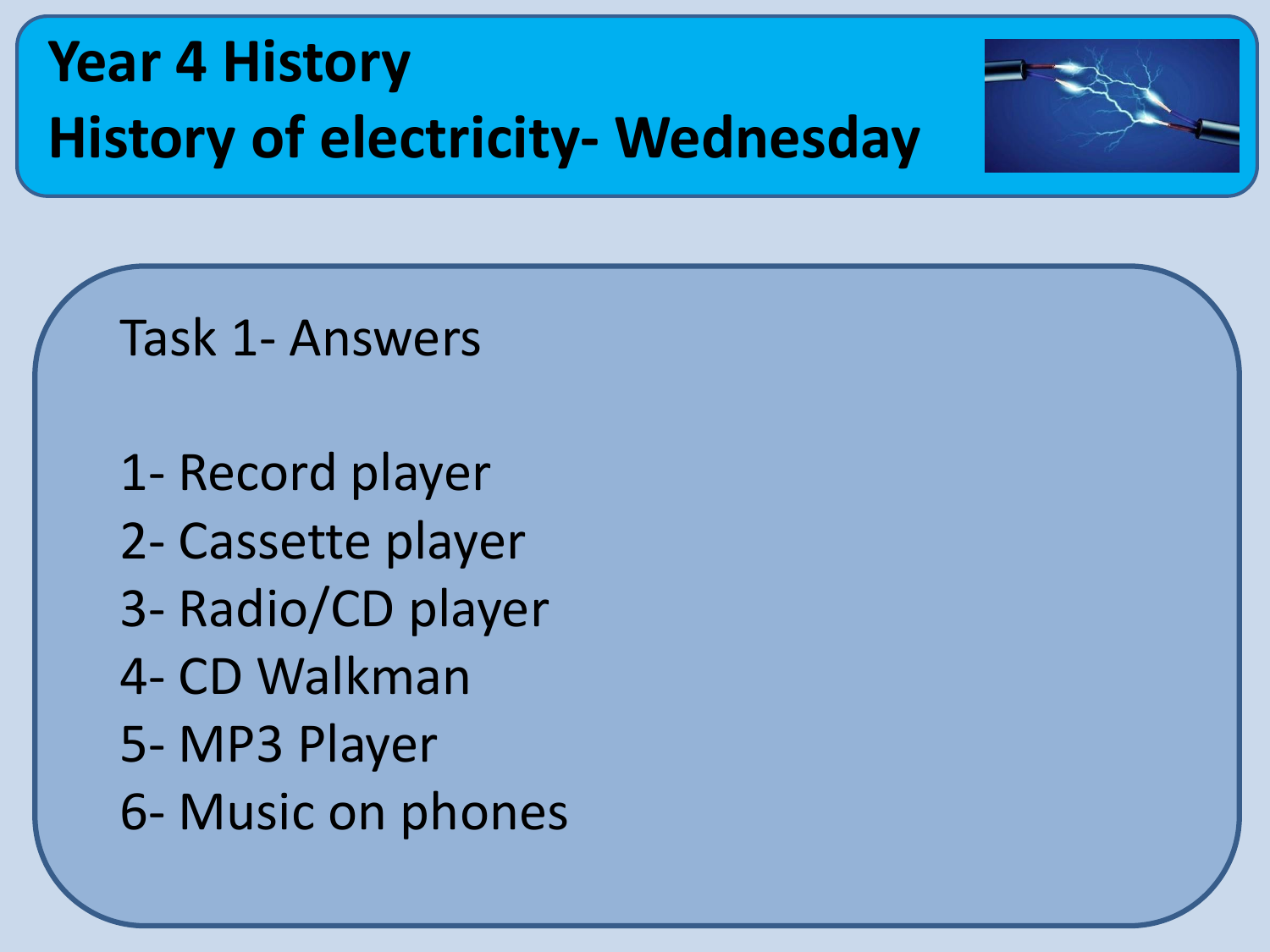



Task 2- Can you find out when the first of each of these were invented?

- 1- Record player
- 2- Cassette player
- 3- Radio/CD player
- 4- CD Walkman
- 5- MP3 Player
- 6- Music on phones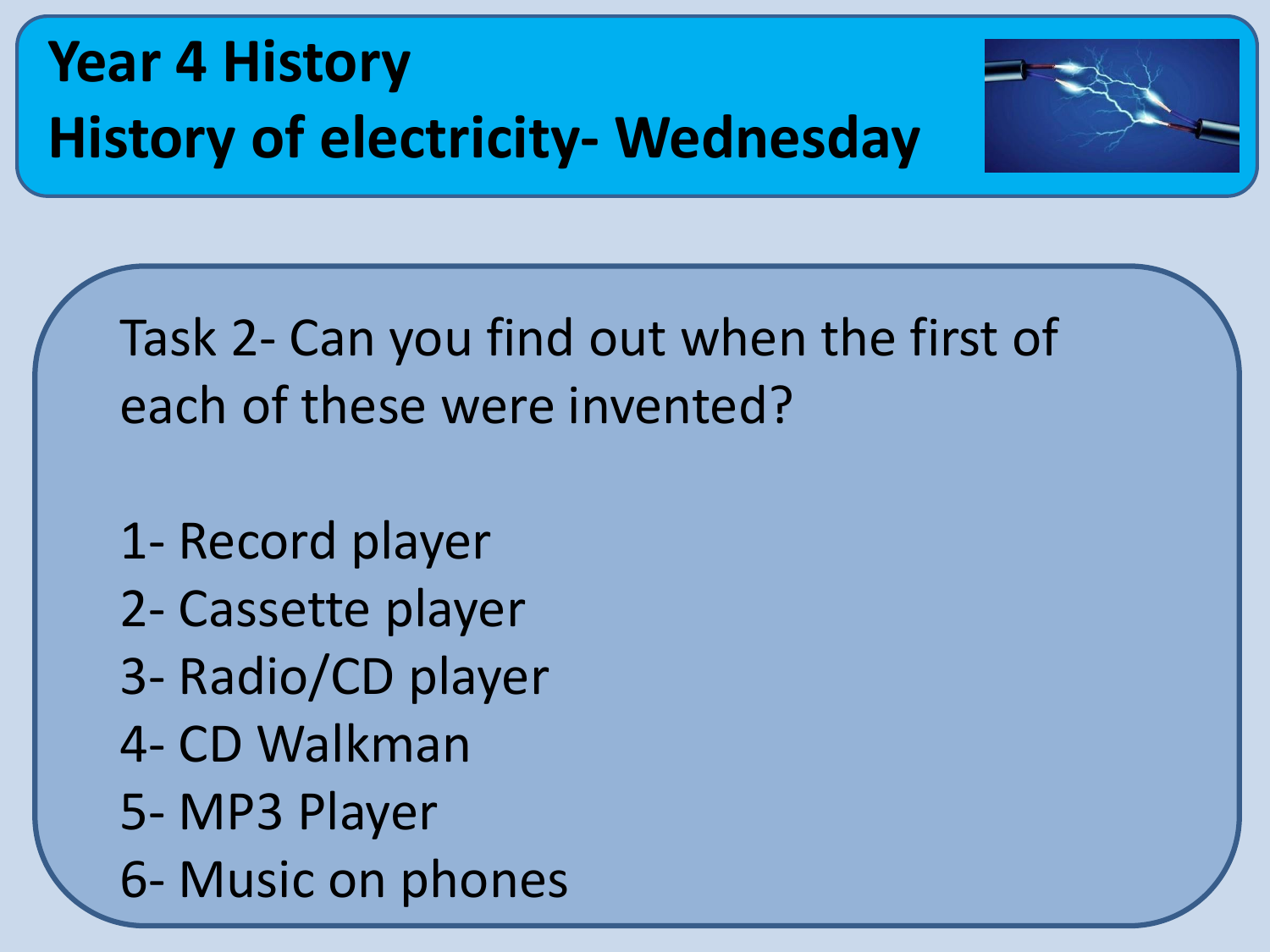



Task 2- Answers

1- Record player- 1877 2- Cassette player- 1963 3- Radio/CD player- 1982 4- CD Walkman- 1982 5- MP3 Player- 1997 6- Music on phones- 1999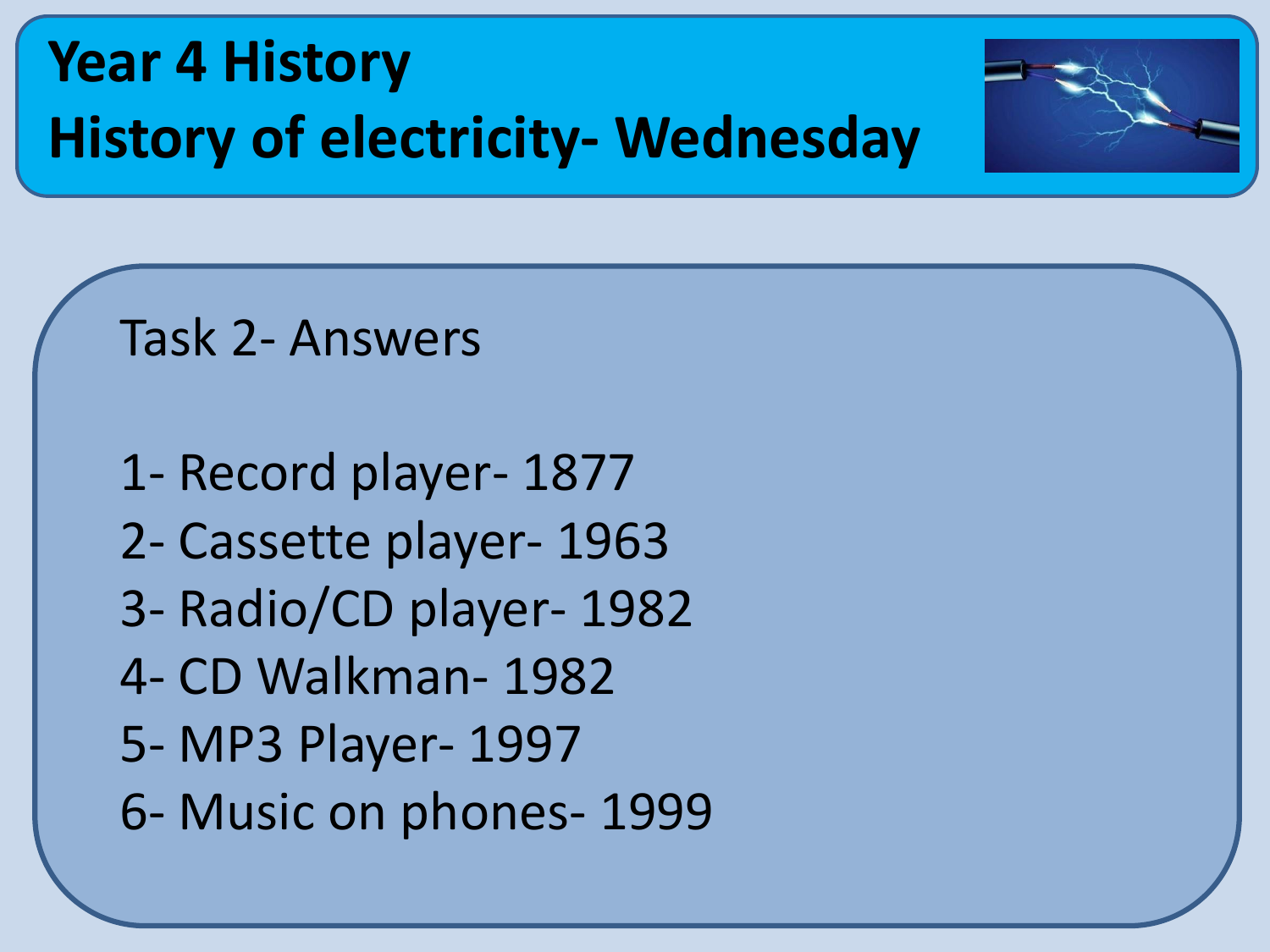Task 3- Create a timeline We are going to use this information to create a timeline. Timelines are historical sources that show the chronological order of events, like the one seen here.



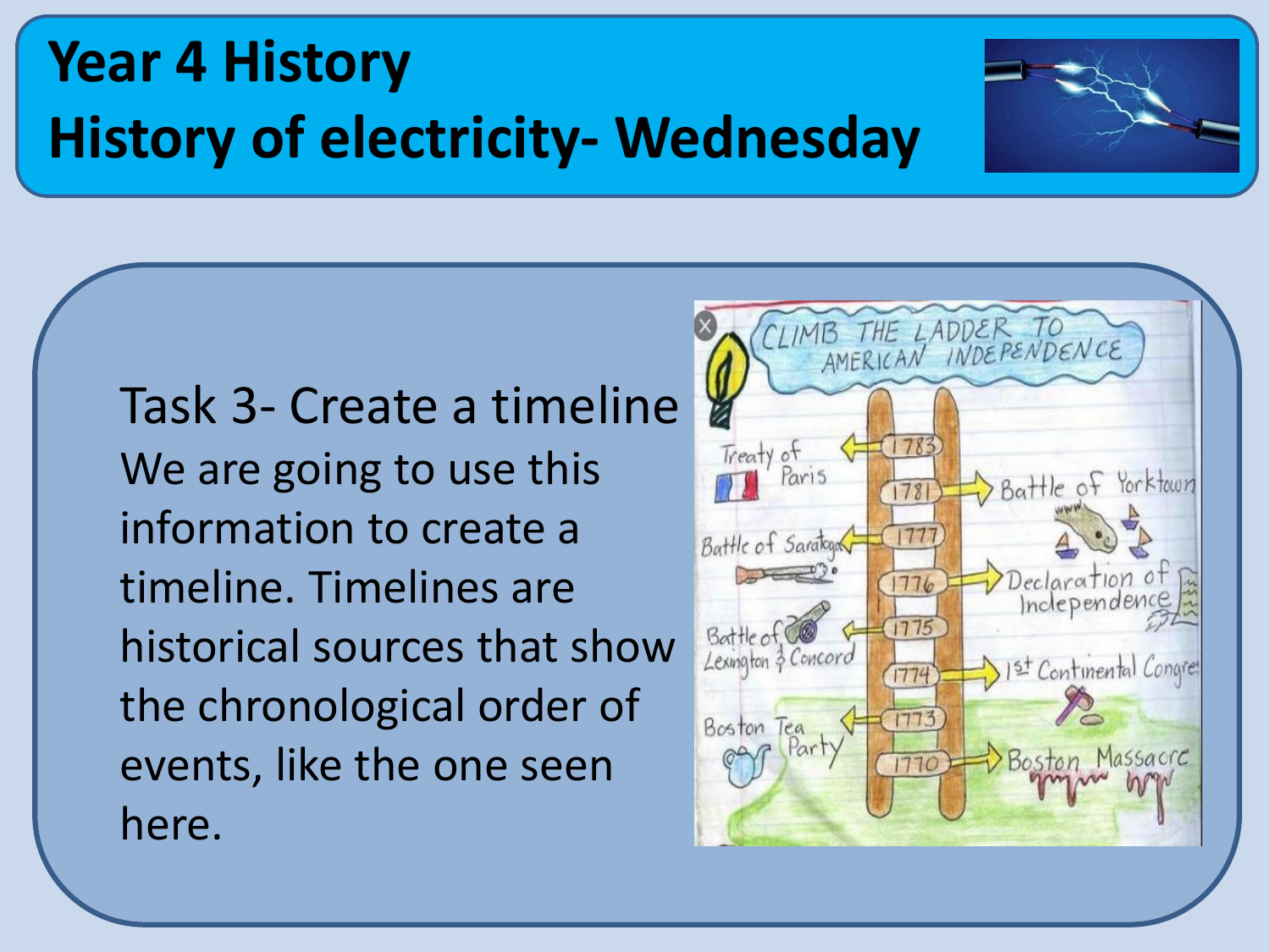

Step 1- Create your laddered timeline using the years of each invention.